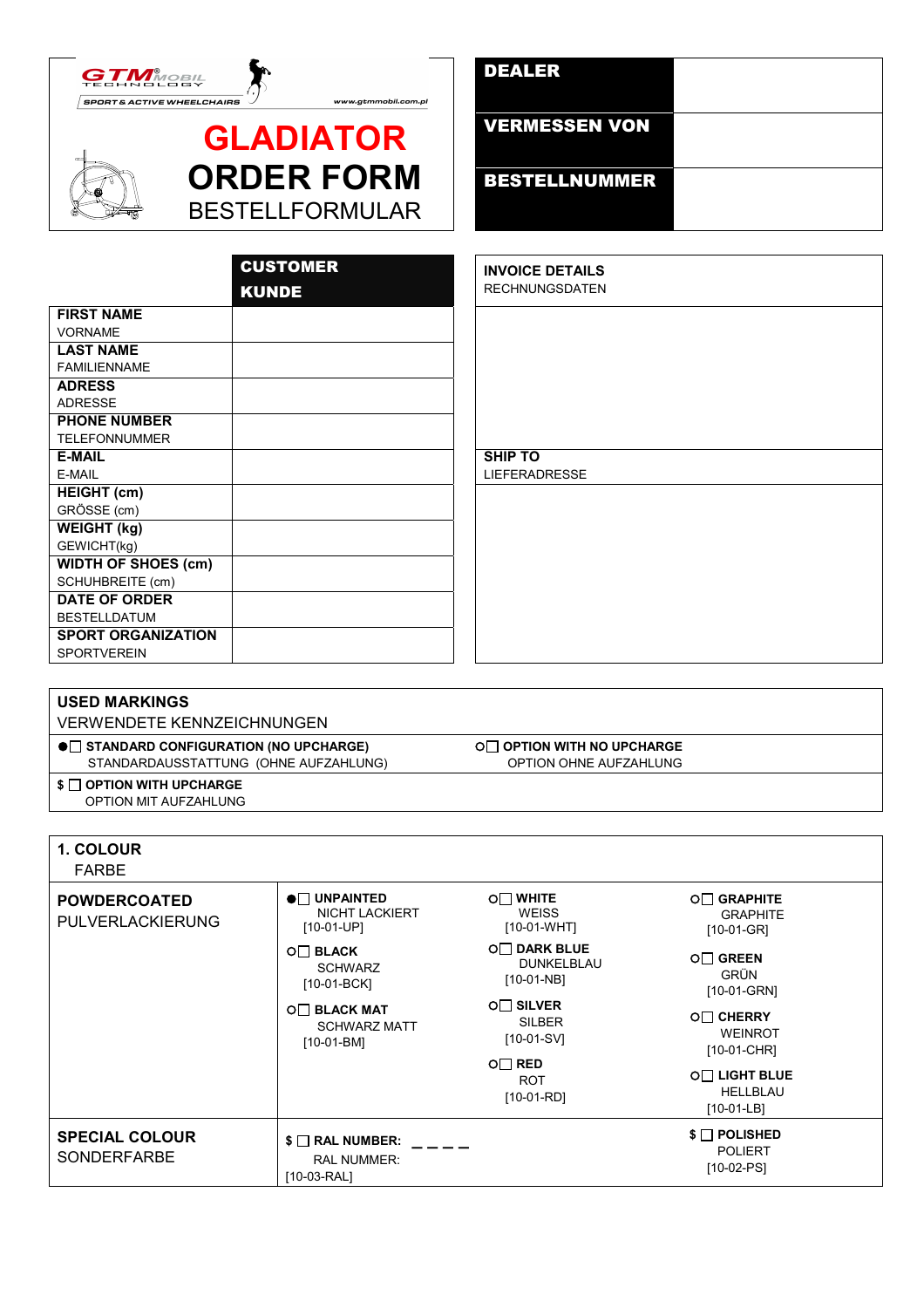### **2. DIMENSIONS OF MAIN FRAME**  HAUPTRAHMEN ABMESSUNG



|                       |           | NOTE ! FRAME WIDTH W1 = SEAT WIDTH BETWEEN SIDEGUARDS W + 1 cm !<br>WICHTIG! RAHMENBREITE W1 = SITZBREITE ZWISCHEN BEIDSEITIGEM SEITENSCHUTZ W + 1 cm ! |           |
|-----------------------|-----------|---------------------------------------------------------------------------------------------------------------------------------------------------------|-----------|
| <b>CASTORS BASE</b>   | $B =$     | <b>FRAME - WHEEL SPACE</b>                                                                                                                              | E =       |
| <b>VORDERRADBASIS</b> | cm        | RAHMEN - RAD ABSTAND                                                                                                                                    | cm        |
| <b>SEAT HEIGHT</b>    | $C =$     | <b>CASTERS TRACK</b>                                                                                                                                    | F =       |
| <b>SITZHÖHE</b>       | <b>cm</b> | <b>ROLLENSPUR</b>                                                                                                                                       | cm        |
| <b>FRONT HEIGHT</b>   | $D =$     | <b>WHEEL INCLINATION ANGLE</b>                                                                                                                          | $\bullet$ |
| <b>VORDERHÖHE</b>     | <b>cm</b> | NEIGUNGSWINKEL DER RÄDER                                                                                                                                | $G =$     |

| <b>3. SEAT &amp; BACKREST</b><br>SITZ & RÜCKENLEHNE |                                                                                                   |   |
|-----------------------------------------------------|---------------------------------------------------------------------------------------------------|---|
| <b>SEAT LENGTH</b><br>SITZLÄNGE                     | $P =$<br>cm                                                                                       |   |
| <b>BACKREST HEIGHT</b><br>RÜCKENLEHNENHÖHE          | $R =$<br>cm                                                                                       | R |
| <b>BACKREST ANGLE</b><br>RÜCKENLEHNENNEIGUNG        | <b>O</b> □ BACKWARD<br><b>NACH HINTEN</b><br>$\mathbf o$<br><b>O</b> FORWARD<br><b>NACH VORNE</b> |   |
| $\text{\$} \square$ ERGO BACKREST<br>$[150-01-EB]$  | $A =$ _ _ _ cm<br>$B =$<br>cm                                                                     |   |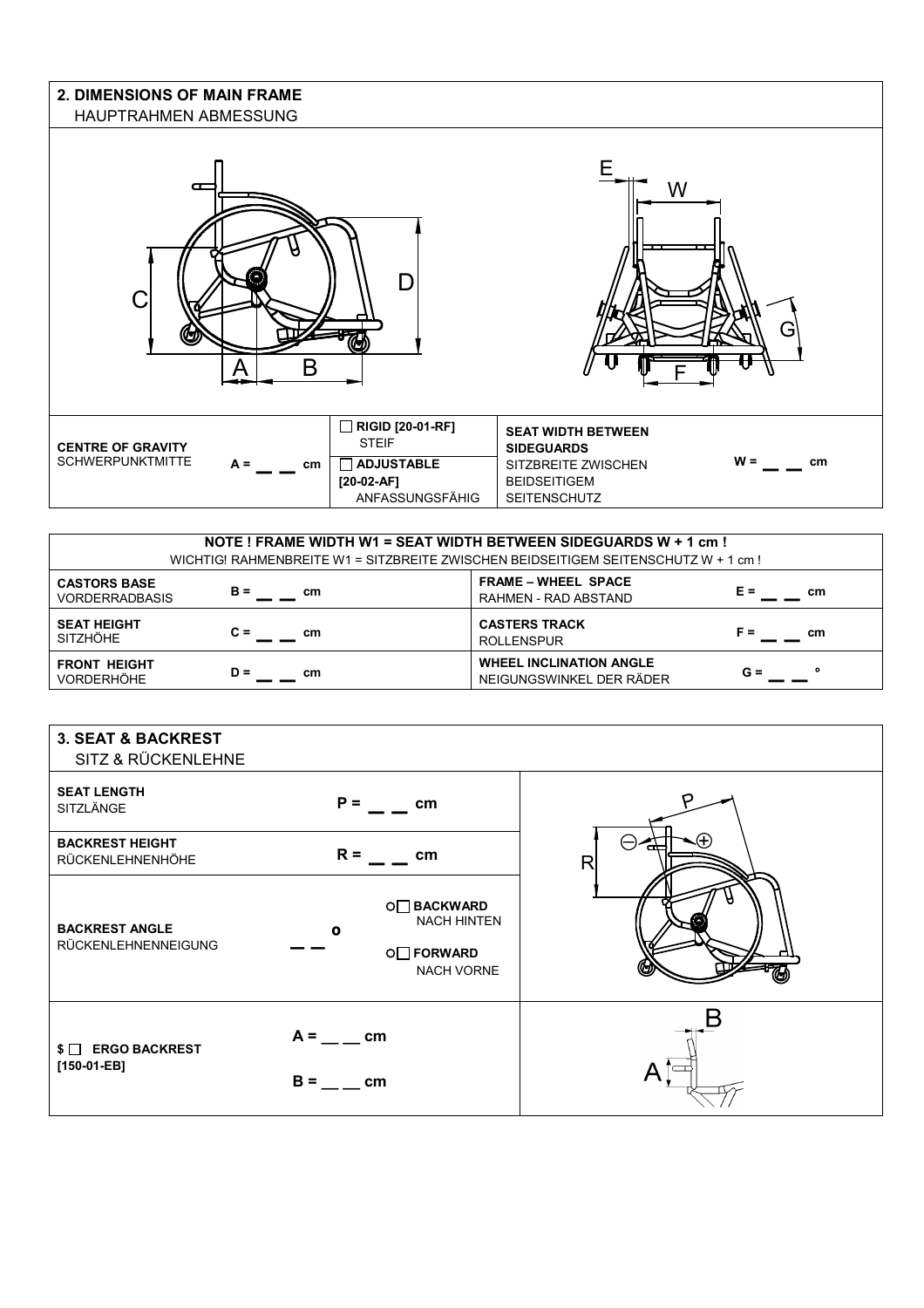

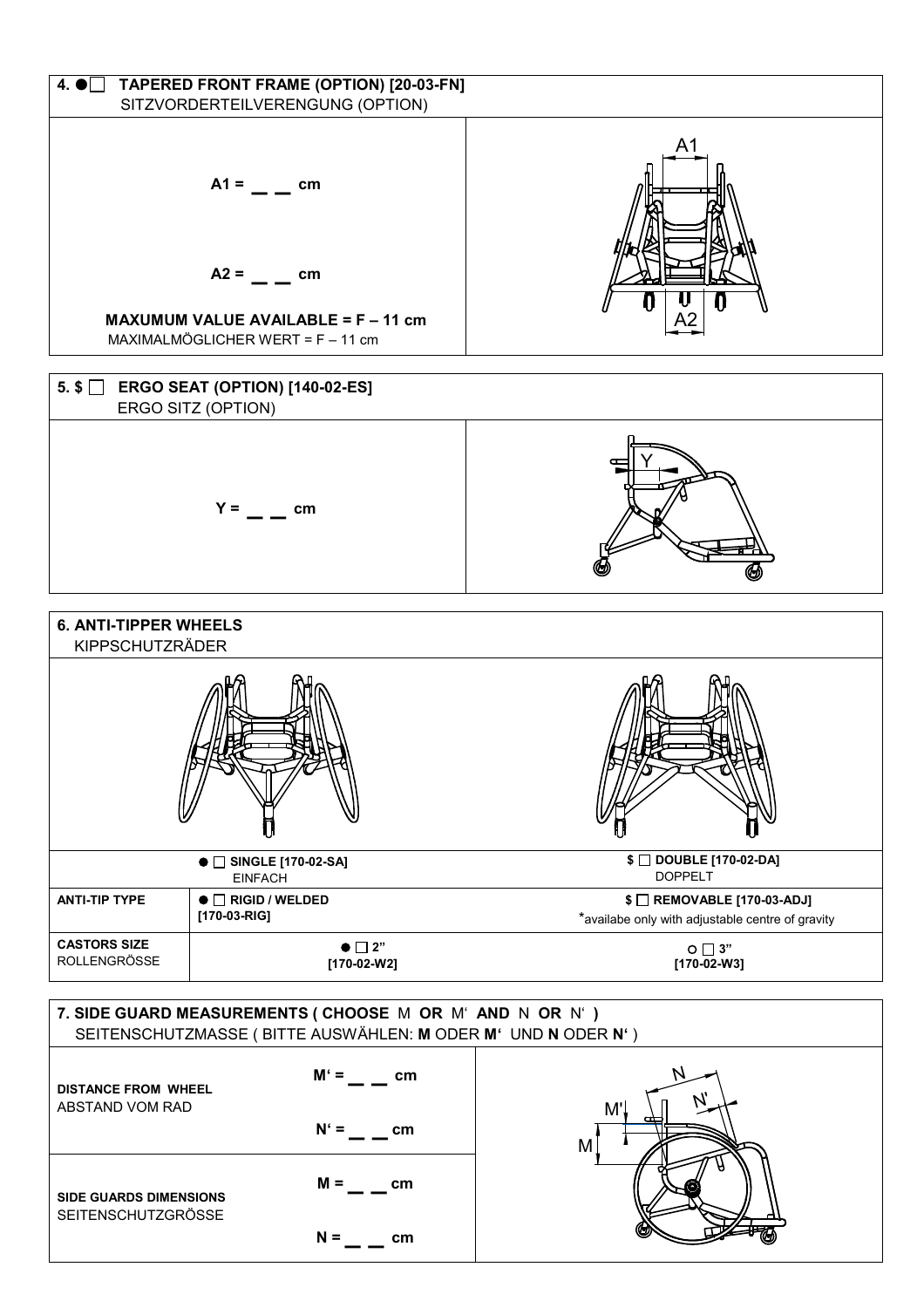

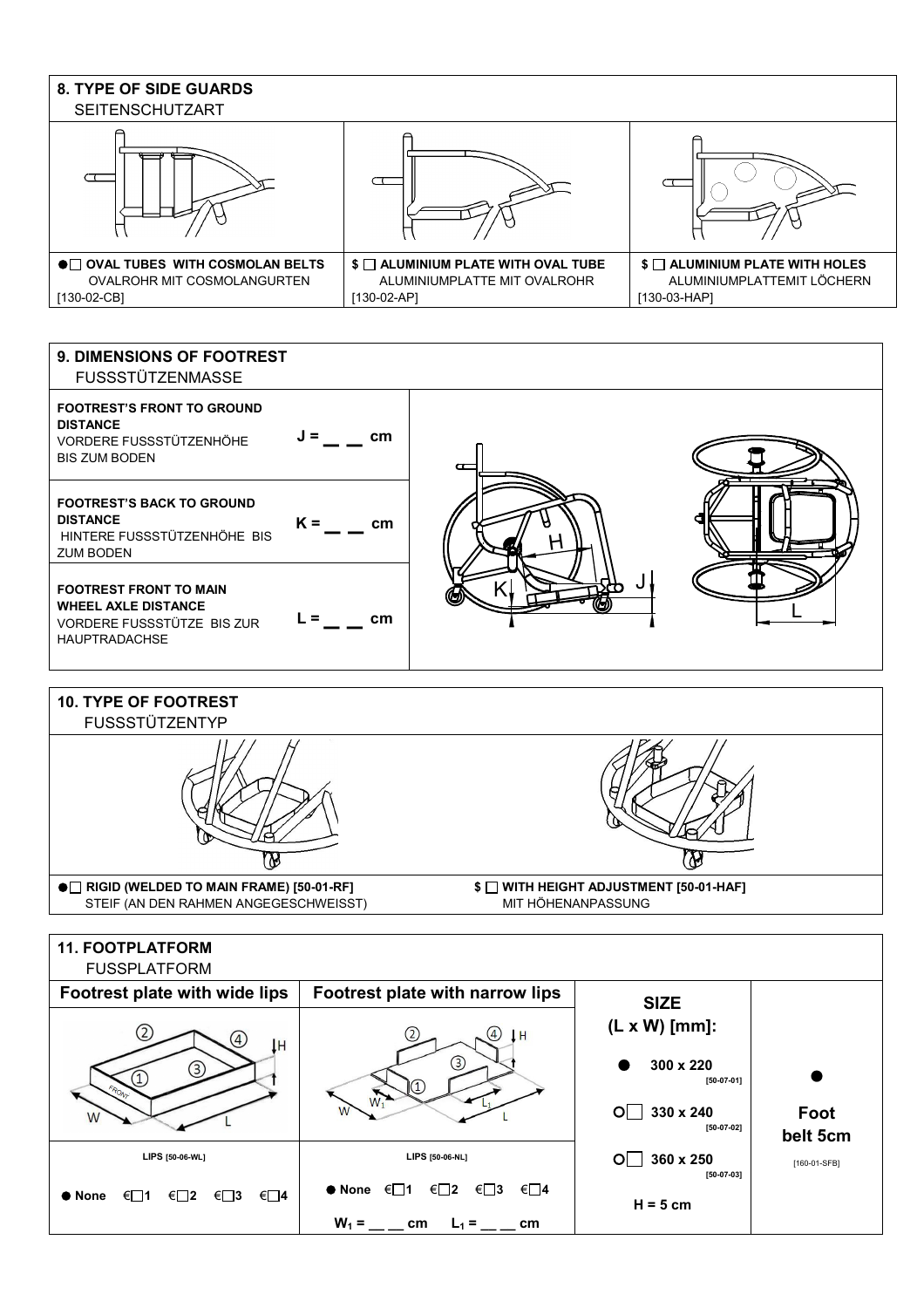### **12. SEAT UPHOLSTERY & CUSHION**  SITZAUFPOLSTERUNG & KISSEN

| SITZAUFPOLSTERUNG & KISSEN                                                              |                                                |                       |                        |     |
|-----------------------------------------------------------------------------------------|------------------------------------------------|-----------------------|------------------------|-----|
| <b>SEAT UPHOLSTERY</b><br><b>LENGTH</b><br><b>LÄNGE DER</b><br><b>SITZAUFPOLSTERUNG</b> | $S =$                                          | cm                    |                        |     |
| <b>CUSHION COVER</b>                                                                    | $\bullet$ BREATHABLE [160-05-BCC]              |                       |                        |     |
|                                                                                         | $\text{\$}$ $\Box$ BLACK ALCANTARA [160-05-AC] |                       |                        |     |
| <b>CUSHION THICKNESS (T)</b><br>KISSENHÖHE (T)                                          | $O \square 2$ cm<br>$O \square$ 5 cm           |                       | $O \square$ 10 cm      | رت) |
| <b>CUSHION HARDNESS</b><br><b>POLSTERHÄRTE</b>                                          | $O\Box$ SOFT<br>ο⊟<br><b>WEICH</b>             | <b>MEDIUM</b><br>SEMI | O□ HARD<br><b>HART</b> |     |

| <b>13. TYPE OF SEAT</b><br><b>SITZTYP</b>                              |                      |              |
|------------------------------------------------------------------------|----------------------|--------------|
| ●□ STANDARD (UPHOLSTERY SEAT) [140-01-AVS]<br>STANDARD (AUFPOLSTERUNG) |                      |              |
| $$ \Box$ ALUMINIUM PLATE [140-01-RAC]                                  | <b>PLATE LENGTH:</b> | L alu $=$    |
| ALUMINIUMPLATTE                                                        | PLATTENLÄNGE:        | cm           |
| $\text{\$}$ $\Box$ CARBON PLATE [140-01-RCS]                           | <b>PLATE LENGTH:</b> | L carbon $=$ |
| <b>TITANIUMPLATTE</b>                                                  | PLATTENLÄNGE:        | cm           |



| <b>15. WHEEL TYPE</b>                                                |                              |                               |                              |                               |
|----------------------------------------------------------------------|------------------------------|-------------------------------|------------------------------|-------------------------------|
| <b>RADTYP</b>                                                        |                              |                               |                              |                               |
| $\bullet$ SPORT CROSSED SPOKING<br>SPORTLICH QUER VERFLOCHTEN        | $\circ$ 24"<br>[90-02-24SPC] | O $\Box$ 25"<br>[90-02-25SPC] | $\circ$ 26"<br>[90-02-26SPC] | O $\Box$ 28"<br>[90-02-28SPC] |
| $\mathsf{S} \cap \mathsf{SPINERGY}$ SLX 24 SPOKES<br><b>SPINERGY</b> | $\circ$ 24"<br>$[90-06-24B]$ | $\circ$ 25"<br>$[90-06-25B]$  | $\circ$ 26"<br>$[90-06-26B]$ | O $\Box$ 28"<br>$[90-06-28B]$ |
|                                                                      |                              |                               |                              |                               |

**16. AXLE** 

ACHSE

● □ METRIC (Ø 12 mm ) [110-01-MA]

- **HALF INCH ½" (Ø 12,7 mm ) [110-01-IA]** 

|  |  |                       | \$ □ SUPER STRONG (Ø 25 mm) [110-02-MA] |
|--|--|-----------------------|-----------------------------------------|
|  |  | SUPER STARK (Ø 25 mm) |                                         |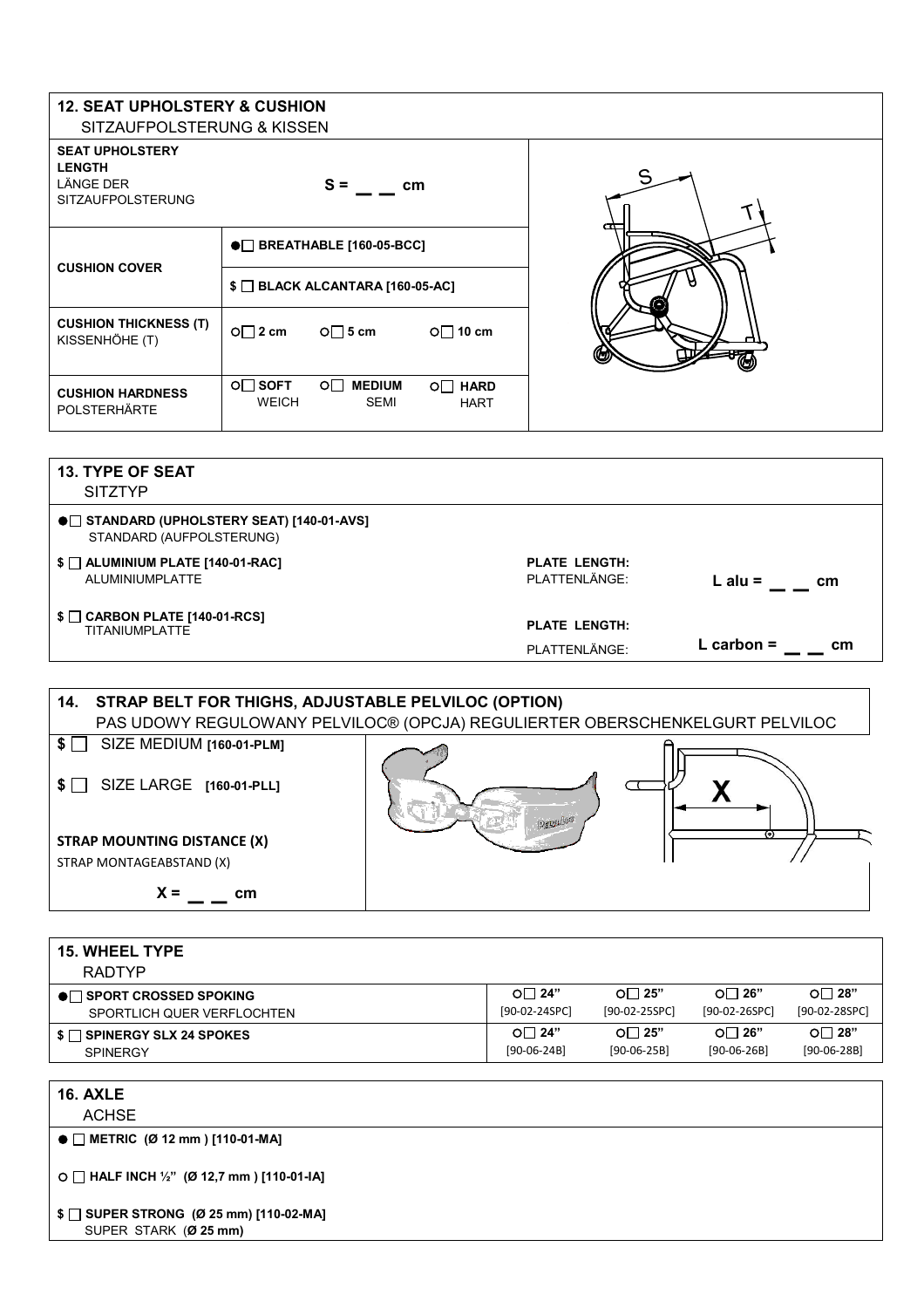### **17. TYRES**

REIFEN

#### ● □ SCHWALBE SPEEDAIR [100-03-SSA]

#### **\$ KENDA [100-05-KEN]**

- **\$ TUFO TUBELESS [100-04-TR]**
- TUFO SCHLAUCHLOS

#### **19. PUSHRIMS GREIFRINGE**

## ● □ ALUMINIUM [120-01-AP]

ALUMINIUM

**\$ STAINLESS STEEL (POLISHED) [120-01-SSP]** EDELSTAHL (POLIERT)

## **\$ TITANIUM [120-01-TP]**

TITANIUM

## **20. PUSHRIMS POSITION**

GREIFRINGLAGE

● □ FURTHER AWAY FROM TIRE (ca. 4 cm) VOM RAD ENTFERNT (ok. 4 cm)

**O** □ CLOSER TO TIRE (ca. 3 cm) NÄHER DEM RAD (ok. 3 cm)

## **21. SPOKEGUARDS**  SPEICHENABDECKUNG **\$ TRANSPARENT WITH GTM LOGO [90-10-TLG]** TRANSPARENT MIT GTM LOGO **22. ANATOMICAL BACKREST [150-01-AB]**  ANATOMISCHE RÜCKENLEHNE **\$ EXTENDED ON THE TOP (OPTION)**  ERWEITERUNG NACH OBEN (OPTION)  $T1 = \_ = \_$  cm  $X2 = \_$  cm  $X3 = \_$  <del>cm</del>  $W =$  \_  $\frac{1}{2}$  cm **\$ EXTENDED ON THE BOTTOM (OPTION)**  ERWEITERUNG NACH UNTEN (OPTION)  $T1 = \_ = \_$  cm  **X1 = 14 cm CONSTANT DISTANCE!** KONSTANTER ABSTAND!  $X2 = \_ \_ \text{cm}$  $X3 =$ **cm**  $W =$  \_ \_ cm T1W X3  $X<sub>2</sub>$  ${\sf W}$ T1 X2 X3 X1